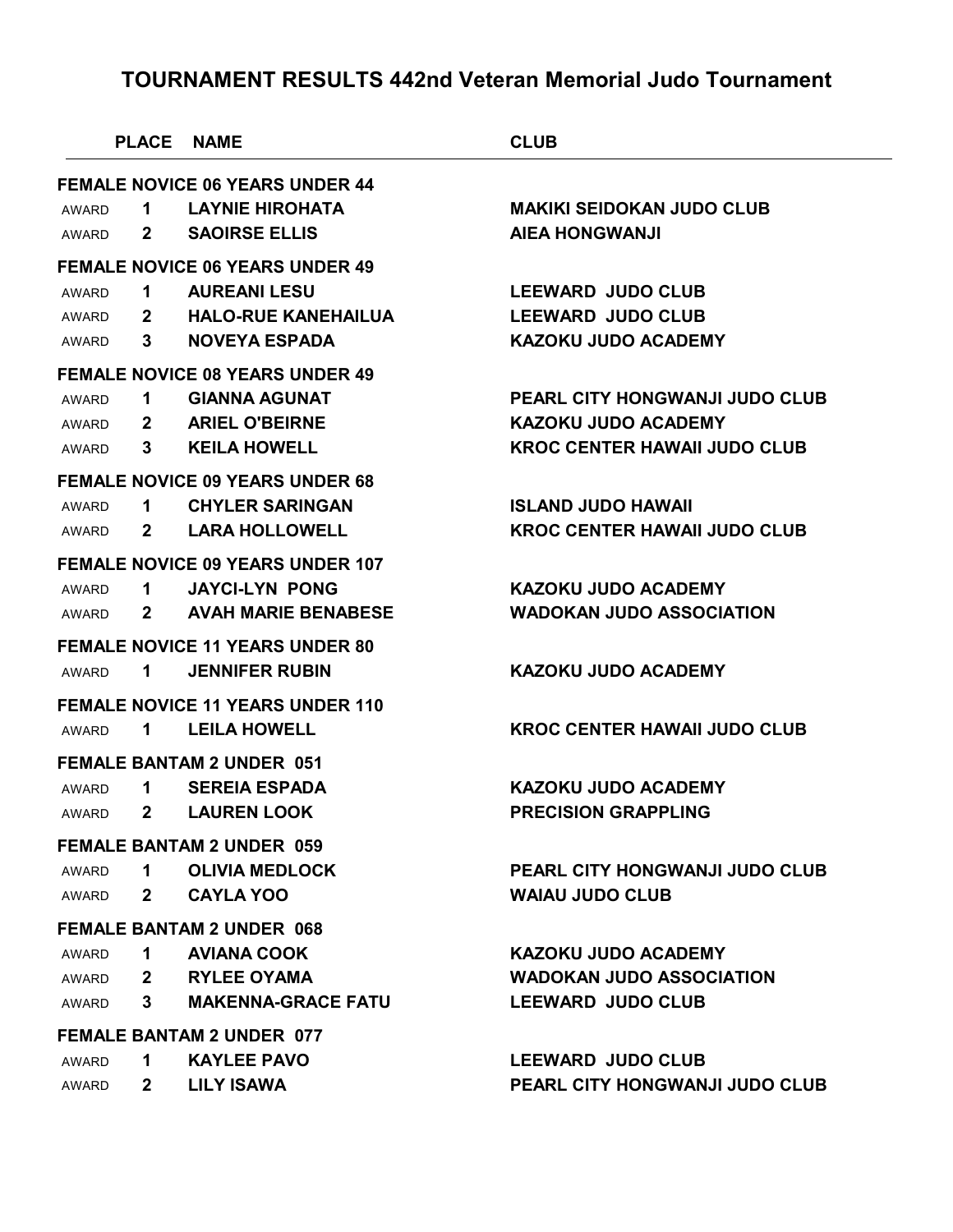| <b>FEMALE INTERMEDIATE 1 UNDER 057</b><br><b>KATHRYN LOOK</b><br><b>PRECISION GRAPPLING</b><br>1<br><b>MIA ICHISHITA</b><br>PEARL CITY HONGWANJI JUDO CLUB<br>$\mathbf{2}$<br><b>FEMALE INTERMEDIATE 1 UNDER 075</b><br><b>CRISTA RAGUDOS</b><br><b>NEWTOWN</b><br>1.<br><b>SHAELYN AKAU</b><br><b>KROC CENTER HAWAII JUDO CLUB</b><br>$\mathbf{2}$<br><b>FEMALE INTERMEDIATE 2 UNDER 075</b><br><b>LEEWARD JUDO CLUB</b><br>LIL-RAYN KANEHAILUA<br>1<br><b>JAMI ARAKAKI</b><br><b>NEWTOWN</b><br>$\mathbf{2}$<br><b>ELIZABETH MURAKAMI</b><br><b>LEEWARD JUDO CLUB</b><br>3<br><b>FEMALE INTERMEDIATE 2 UNDER 092</b><br><b>PRECISION GRAPPLING</b><br><b>MIA LEE</b><br>1.<br><b>LEEWARD JUDO CLUB</b><br><b>CHLOE OBUHANYCH</b><br>$\mathbf{2}$<br><b>MAKENA KRESTA</b><br><b>LEEWARD JUDO CLUB</b><br>3<br><b>FEMALE INTERMEDIATE 2 UNDER 117</b><br><b>KALEI YASUMURA</b><br><b>MILILANI HONGWANJI JUDO CLUB</b><br>1<br><b>KACI TOMOMITSU</b><br><b>WAIAU JUDO CLUB</b><br>$\mathbf{2}$<br><b>WAIAU JUDO CLUB</b><br><b>EIGHLA FUJITANI</b><br>3<br><b>FEMALE INTERMEDIATE 2 UNDER 117+</b><br><b>SHAILALEE AKAU</b><br><b>KROC CENTER HAWAII JUDO CLUB</b><br>1<br><b>JORDYN MANAGO-PINEDO</b><br><b>MILILANI HONGWANJI JUDO CLUB</b><br>$\mathbf{2}$<br><b>FEMALE JUVENILE A UNDER 117</b><br><b>KAMAILE YASUMURA</b><br><b>MILILANI HONGWANJI JUDO CLUB</b><br>1.<br><b>NATALIE TOLENTINO</b><br><b>LEEWARD JUDO CLUB</b><br>$\mathbf{2}$<br><b>FEMALE JUVENILE A UNDER 141+</b><br><b>ABIGAIL HERRINGTON</b><br><b>KAZOKU JUDO ACADEMY</b><br>1<br><b>ASHLEE SAKAMOTO</b><br><b>AIEA HONGWANJI</b><br>$\mathbf{2}$<br><b>LEEWARD JUDO CLUB</b><br>$\mathbf{3}$<br><b>MADISON FATU</b><br><b>FEMALE SENIOR UNDER 154</b><br>PEARL CITY HONGWANJI JUDO CLUB<br><b>SHYLEE KAM</b><br>1<br><b>MIKA GORGONIO</b><br><b>KAZOKU JUDO ACADEMY</b><br>$\mathbf{2}$<br><b>ASHLIE FERIDO</b><br><b>MILILANI HONGWANJI JUDO CLUB</b><br>$\mathbf{3}$<br><b>MALE NOVICE 06 YEARS UNDER 40</b><br><b>COLIN IWANE</b><br>PEARL CITY HONGWANJI JUDO CLUB<br>1.<br><b>STEELE SARINGAN</b><br><b>ISLAND JUDO HAWAII</b><br>$\mathbf{2}$ |       |              | <b>PLACE NAME</b>  | <b>CLUB</b>           |
|---------------------------------------------------------------------------------------------------------------------------------------------------------------------------------------------------------------------------------------------------------------------------------------------------------------------------------------------------------------------------------------------------------------------------------------------------------------------------------------------------------------------------------------------------------------------------------------------------------------------------------------------------------------------------------------------------------------------------------------------------------------------------------------------------------------------------------------------------------------------------------------------------------------------------------------------------------------------------------------------------------------------------------------------------------------------------------------------------------------------------------------------------------------------------------------------------------------------------------------------------------------------------------------------------------------------------------------------------------------------------------------------------------------------------------------------------------------------------------------------------------------------------------------------------------------------------------------------------------------------------------------------------------------------------------------------------------------------------------------------------------------------------------------------------------------------------------------------------------------------------------------------------------------------------------------------------------------------------------------------------------------------------------------------------------------------------------------------------------------------------------|-------|--------------|--------------------|-----------------------|
|                                                                                                                                                                                                                                                                                                                                                                                                                                                                                                                                                                                                                                                                                                                                                                                                                                                                                                                                                                                                                                                                                                                                                                                                                                                                                                                                                                                                                                                                                                                                                                                                                                                                                                                                                                                                                                                                                                                                                                                                                                                                                                                                 |       |              |                    |                       |
|                                                                                                                                                                                                                                                                                                                                                                                                                                                                                                                                                                                                                                                                                                                                                                                                                                                                                                                                                                                                                                                                                                                                                                                                                                                                                                                                                                                                                                                                                                                                                                                                                                                                                                                                                                                                                                                                                                                                                                                                                                                                                                                                 | AWARD |              |                    |                       |
|                                                                                                                                                                                                                                                                                                                                                                                                                                                                                                                                                                                                                                                                                                                                                                                                                                                                                                                                                                                                                                                                                                                                                                                                                                                                                                                                                                                                                                                                                                                                                                                                                                                                                                                                                                                                                                                                                                                                                                                                                                                                                                                                 | AWARD |              |                    |                       |
|                                                                                                                                                                                                                                                                                                                                                                                                                                                                                                                                                                                                                                                                                                                                                                                                                                                                                                                                                                                                                                                                                                                                                                                                                                                                                                                                                                                                                                                                                                                                                                                                                                                                                                                                                                                                                                                                                                                                                                                                                                                                                                                                 |       |              |                    |                       |
|                                                                                                                                                                                                                                                                                                                                                                                                                                                                                                                                                                                                                                                                                                                                                                                                                                                                                                                                                                                                                                                                                                                                                                                                                                                                                                                                                                                                                                                                                                                                                                                                                                                                                                                                                                                                                                                                                                                                                                                                                                                                                                                                 | AWARD |              |                    |                       |
|                                                                                                                                                                                                                                                                                                                                                                                                                                                                                                                                                                                                                                                                                                                                                                                                                                                                                                                                                                                                                                                                                                                                                                                                                                                                                                                                                                                                                                                                                                                                                                                                                                                                                                                                                                                                                                                                                                                                                                                                                                                                                                                                 | AWARD |              |                    |                       |
|                                                                                                                                                                                                                                                                                                                                                                                                                                                                                                                                                                                                                                                                                                                                                                                                                                                                                                                                                                                                                                                                                                                                                                                                                                                                                                                                                                                                                                                                                                                                                                                                                                                                                                                                                                                                                                                                                                                                                                                                                                                                                                                                 |       |              |                    |                       |
|                                                                                                                                                                                                                                                                                                                                                                                                                                                                                                                                                                                                                                                                                                                                                                                                                                                                                                                                                                                                                                                                                                                                                                                                                                                                                                                                                                                                                                                                                                                                                                                                                                                                                                                                                                                                                                                                                                                                                                                                                                                                                                                                 | AWARD |              |                    |                       |
|                                                                                                                                                                                                                                                                                                                                                                                                                                                                                                                                                                                                                                                                                                                                                                                                                                                                                                                                                                                                                                                                                                                                                                                                                                                                                                                                                                                                                                                                                                                                                                                                                                                                                                                                                                                                                                                                                                                                                                                                                                                                                                                                 | AWARD |              |                    |                       |
|                                                                                                                                                                                                                                                                                                                                                                                                                                                                                                                                                                                                                                                                                                                                                                                                                                                                                                                                                                                                                                                                                                                                                                                                                                                                                                                                                                                                                                                                                                                                                                                                                                                                                                                                                                                                                                                                                                                                                                                                                                                                                                                                 | AWARD |              |                    |                       |
|                                                                                                                                                                                                                                                                                                                                                                                                                                                                                                                                                                                                                                                                                                                                                                                                                                                                                                                                                                                                                                                                                                                                                                                                                                                                                                                                                                                                                                                                                                                                                                                                                                                                                                                                                                                                                                                                                                                                                                                                                                                                                                                                 |       |              |                    |                       |
|                                                                                                                                                                                                                                                                                                                                                                                                                                                                                                                                                                                                                                                                                                                                                                                                                                                                                                                                                                                                                                                                                                                                                                                                                                                                                                                                                                                                                                                                                                                                                                                                                                                                                                                                                                                                                                                                                                                                                                                                                                                                                                                                 | AWARD |              |                    |                       |
|                                                                                                                                                                                                                                                                                                                                                                                                                                                                                                                                                                                                                                                                                                                                                                                                                                                                                                                                                                                                                                                                                                                                                                                                                                                                                                                                                                                                                                                                                                                                                                                                                                                                                                                                                                                                                                                                                                                                                                                                                                                                                                                                 | AWARD |              |                    |                       |
|                                                                                                                                                                                                                                                                                                                                                                                                                                                                                                                                                                                                                                                                                                                                                                                                                                                                                                                                                                                                                                                                                                                                                                                                                                                                                                                                                                                                                                                                                                                                                                                                                                                                                                                                                                                                                                                                                                                                                                                                                                                                                                                                 | AWARD |              |                    |                       |
|                                                                                                                                                                                                                                                                                                                                                                                                                                                                                                                                                                                                                                                                                                                                                                                                                                                                                                                                                                                                                                                                                                                                                                                                                                                                                                                                                                                                                                                                                                                                                                                                                                                                                                                                                                                                                                                                                                                                                                                                                                                                                                                                 |       |              |                    |                       |
|                                                                                                                                                                                                                                                                                                                                                                                                                                                                                                                                                                                                                                                                                                                                                                                                                                                                                                                                                                                                                                                                                                                                                                                                                                                                                                                                                                                                                                                                                                                                                                                                                                                                                                                                                                                                                                                                                                                                                                                                                                                                                                                                 | AWARD |              |                    |                       |
|                                                                                                                                                                                                                                                                                                                                                                                                                                                                                                                                                                                                                                                                                                                                                                                                                                                                                                                                                                                                                                                                                                                                                                                                                                                                                                                                                                                                                                                                                                                                                                                                                                                                                                                                                                                                                                                                                                                                                                                                                                                                                                                                 | AWARD |              |                    |                       |
|                                                                                                                                                                                                                                                                                                                                                                                                                                                                                                                                                                                                                                                                                                                                                                                                                                                                                                                                                                                                                                                                                                                                                                                                                                                                                                                                                                                                                                                                                                                                                                                                                                                                                                                                                                                                                                                                                                                                                                                                                                                                                                                                 | AWARD |              |                    |                       |
|                                                                                                                                                                                                                                                                                                                                                                                                                                                                                                                                                                                                                                                                                                                                                                                                                                                                                                                                                                                                                                                                                                                                                                                                                                                                                                                                                                                                                                                                                                                                                                                                                                                                                                                                                                                                                                                                                                                                                                                                                                                                                                                                 |       |              |                    |                       |
|                                                                                                                                                                                                                                                                                                                                                                                                                                                                                                                                                                                                                                                                                                                                                                                                                                                                                                                                                                                                                                                                                                                                                                                                                                                                                                                                                                                                                                                                                                                                                                                                                                                                                                                                                                                                                                                                                                                                                                                                                                                                                                                                 | AWARD |              |                    |                       |
|                                                                                                                                                                                                                                                                                                                                                                                                                                                                                                                                                                                                                                                                                                                                                                                                                                                                                                                                                                                                                                                                                                                                                                                                                                                                                                                                                                                                                                                                                                                                                                                                                                                                                                                                                                                                                                                                                                                                                                                                                                                                                                                                 | AWARD |              |                    |                       |
|                                                                                                                                                                                                                                                                                                                                                                                                                                                                                                                                                                                                                                                                                                                                                                                                                                                                                                                                                                                                                                                                                                                                                                                                                                                                                                                                                                                                                                                                                                                                                                                                                                                                                                                                                                                                                                                                                                                                                                                                                                                                                                                                 |       |              |                    |                       |
|                                                                                                                                                                                                                                                                                                                                                                                                                                                                                                                                                                                                                                                                                                                                                                                                                                                                                                                                                                                                                                                                                                                                                                                                                                                                                                                                                                                                                                                                                                                                                                                                                                                                                                                                                                                                                                                                                                                                                                                                                                                                                                                                 | AWARD |              |                    |                       |
|                                                                                                                                                                                                                                                                                                                                                                                                                                                                                                                                                                                                                                                                                                                                                                                                                                                                                                                                                                                                                                                                                                                                                                                                                                                                                                                                                                                                                                                                                                                                                                                                                                                                                                                                                                                                                                                                                                                                                                                                                                                                                                                                 | AWARD |              |                    |                       |
|                                                                                                                                                                                                                                                                                                                                                                                                                                                                                                                                                                                                                                                                                                                                                                                                                                                                                                                                                                                                                                                                                                                                                                                                                                                                                                                                                                                                                                                                                                                                                                                                                                                                                                                                                                                                                                                                                                                                                                                                                                                                                                                                 |       |              |                    |                       |
|                                                                                                                                                                                                                                                                                                                                                                                                                                                                                                                                                                                                                                                                                                                                                                                                                                                                                                                                                                                                                                                                                                                                                                                                                                                                                                                                                                                                                                                                                                                                                                                                                                                                                                                                                                                                                                                                                                                                                                                                                                                                                                                                 | AWARD |              |                    |                       |
|                                                                                                                                                                                                                                                                                                                                                                                                                                                                                                                                                                                                                                                                                                                                                                                                                                                                                                                                                                                                                                                                                                                                                                                                                                                                                                                                                                                                                                                                                                                                                                                                                                                                                                                                                                                                                                                                                                                                                                                                                                                                                                                                 | AWARD |              |                    |                       |
|                                                                                                                                                                                                                                                                                                                                                                                                                                                                                                                                                                                                                                                                                                                                                                                                                                                                                                                                                                                                                                                                                                                                                                                                                                                                                                                                                                                                                                                                                                                                                                                                                                                                                                                                                                                                                                                                                                                                                                                                                                                                                                                                 | AWARD |              |                    |                       |
|                                                                                                                                                                                                                                                                                                                                                                                                                                                                                                                                                                                                                                                                                                                                                                                                                                                                                                                                                                                                                                                                                                                                                                                                                                                                                                                                                                                                                                                                                                                                                                                                                                                                                                                                                                                                                                                                                                                                                                                                                                                                                                                                 |       |              |                    |                       |
|                                                                                                                                                                                                                                                                                                                                                                                                                                                                                                                                                                                                                                                                                                                                                                                                                                                                                                                                                                                                                                                                                                                                                                                                                                                                                                                                                                                                                                                                                                                                                                                                                                                                                                                                                                                                                                                                                                                                                                                                                                                                                                                                 | AWARD |              |                    |                       |
|                                                                                                                                                                                                                                                                                                                                                                                                                                                                                                                                                                                                                                                                                                                                                                                                                                                                                                                                                                                                                                                                                                                                                                                                                                                                                                                                                                                                                                                                                                                                                                                                                                                                                                                                                                                                                                                                                                                                                                                                                                                                                                                                 | AWARD |              |                    |                       |
|                                                                                                                                                                                                                                                                                                                                                                                                                                                                                                                                                                                                                                                                                                                                                                                                                                                                                                                                                                                                                                                                                                                                                                                                                                                                                                                                                                                                                                                                                                                                                                                                                                                                                                                                                                                                                                                                                                                                                                                                                                                                                                                                 | AWARD |              |                    |                       |
|                                                                                                                                                                                                                                                                                                                                                                                                                                                                                                                                                                                                                                                                                                                                                                                                                                                                                                                                                                                                                                                                                                                                                                                                                                                                                                                                                                                                                                                                                                                                                                                                                                                                                                                                                                                                                                                                                                                                                                                                                                                                                                                                 |       |              |                    |                       |
|                                                                                                                                                                                                                                                                                                                                                                                                                                                                                                                                                                                                                                                                                                                                                                                                                                                                                                                                                                                                                                                                                                                                                                                                                                                                                                                                                                                                                                                                                                                                                                                                                                                                                                                                                                                                                                                                                                                                                                                                                                                                                                                                 | AWARD |              |                    |                       |
|                                                                                                                                                                                                                                                                                                                                                                                                                                                                                                                                                                                                                                                                                                                                                                                                                                                                                                                                                                                                                                                                                                                                                                                                                                                                                                                                                                                                                                                                                                                                                                                                                                                                                                                                                                                                                                                                                                                                                                                                                                                                                                                                 | AWARD |              |                    |                       |
|                                                                                                                                                                                                                                                                                                                                                                                                                                                                                                                                                                                                                                                                                                                                                                                                                                                                                                                                                                                                                                                                                                                                                                                                                                                                                                                                                                                                                                                                                                                                                                                                                                                                                                                                                                                                                                                                                                                                                                                                                                                                                                                                 | AWARD | $\mathbf{3}$ | <b>JAX YOSHIDA</b> | <b>AIEA HONGWANJI</b> |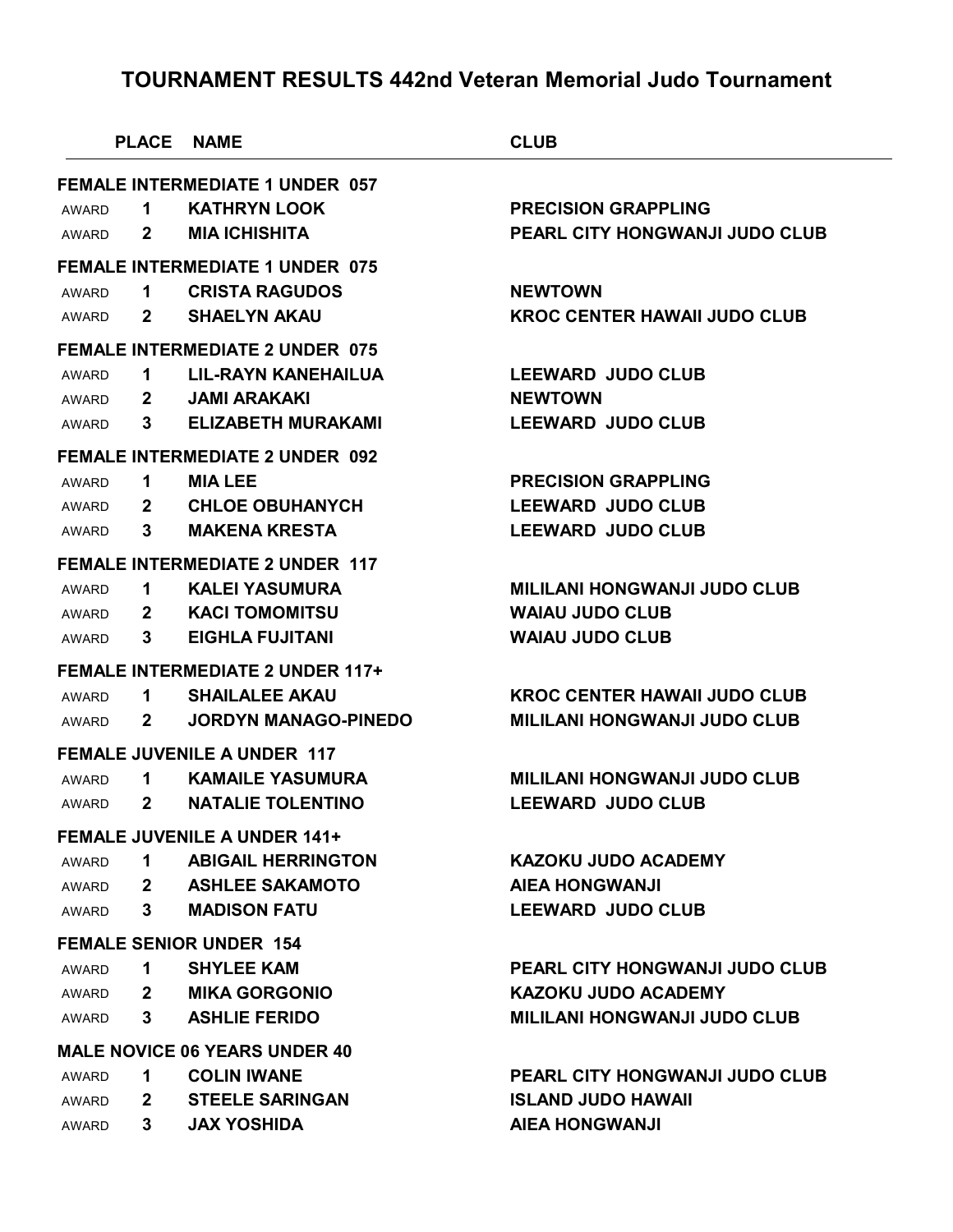|       | <b>PLACE NAME</b> |                                      | <b>CLUB</b>                           |
|-------|-------------------|--------------------------------------|---------------------------------------|
|       |                   | <b>MALE NOVICE 06 YEARS UNDER 48</b> |                                       |
| AWARD | 1.                | <b>DUKE NERIA</b>                    | <b>KROC CENTER HAWAII JUDO CLUB</b>   |
| AWARD | $\mathbf{2}$      | <b>HAYDEN JOSE</b>                   | <b>KAZOKU JUDO ACADEMY</b>            |
|       |                   | <b>MALE NOVICE 07 YEARS UNDER 44</b> |                                       |
| AWARD | 1.                | <b>JAYDEN LAYBON</b>                 | <b>KROC CENTER HAWAII JUDO CLUB</b>   |
| AWARD | $\mathbf{2}$      | <b>DARIN YASUNARI</b>                | <b>PRECISION GRAPPLING</b>            |
|       |                   | <b>MALE NOVICE 07 YEARS UNDER 57</b> |                                       |
| AWARD | 1                 | <b>NASERI SUNIA</b>                  | <b>KROC CENTER HAWAII JUDO CLUB</b>   |
| AWARD | $\mathbf{2}$      | <b>NAVRAJ CHING</b>                  | <b>LEEWARD JUDO CLUB</b>              |
| AWARD | 3                 | <b>DAX SESOKO</b>                    | <b>WADOKAN JUDO ASSOCIATION</b>       |
|       |                   | <b>MALE NOVICE 07 YEARS UNDER 69</b> |                                       |
| AWARD | $\mathbf 1$       | <b>MARK DELEON</b>                   | <b>PEARL CITY HONGWANJI JUDO CLUB</b> |
| AWARD | $\mathbf{2}$      | <b>DAVIAN SANO</b>                   | <b>AIEA HONGWANJI</b>                 |
|       |                   | <b>MALE NOVICE 07 YEARS UNDER 98</b> |                                       |
| AWARD | 1                 | <b>AZIEL BOTEILHO-SOLI</b>           | <b>KROC CENTER HAWAII JUDO CLUB</b>   |
|       |                   | <b>MALE NOVICE 08 YEARS UNDER 53</b> |                                       |
| AWARD | 1                 | <b>SKYLER YU</b>                     | <b>KROC CENTER HAWAII JUDO CLUB</b>   |
| AWARD | 2 <sup>1</sup>    | <b>KAESON HOWELL</b>                 | <b>KROC CENTER HAWAII JUDO CLUB</b>   |
| AWARD | 3                 | <b>AIDEN O'BEIRNE</b>                | <b>KAZOKU JUDO ACADEMY</b>            |
|       |                   | <b>MALE NOVICE 09 YEARS UNDER 59</b> |                                       |
| AWARD | 1                 | <b>HIPA NERIA</b>                    | <b>KROC CENTER HAWAII JUDO CLUB</b>   |
| AWARD | $\mathbf{2}$      | <b>JAMES ODAGIRI</b>                 | <b>MILILANI SEIDOKAN JUDO CLUB</b>    |
| AWARD | 3                 | <b>KOUTA ASATO</b>                   | <b>WADOKAN JUDO ASSOCIATION</b>       |
|       |                   | <b>MALE NOVICE 10 YEARS UNDER 69</b> |                                       |
| AWARD | 1                 | <b>TY MATSUMOTO</b>                  | <b>MILILANI HONGWANJI JUDO CLUB</b>   |
| AWARD | $\mathbf{2}$      | <b>MAKAI GASSAWAY</b>                | <b>KROC CENTER HAWAII JUDO CLUB</b>   |
|       |                   | <b>MALE NOVICE 10 YEARS UNDER 81</b> |                                       |
| AWARD | 1                 | <b>KEKOA CASTELLANOS</b>             | <b>AIEA HONGWANJI</b>                 |
| AWARD | $\mathbf{2}$      | <b>ETHAN RUBIN</b>                   | <b>KAZOKU JUDO ACADEMY</b>            |
| AWARD | 3                 | <b>JOSEPH-JAMES PONG</b>             | <b>KAZOKU JUDO ACADEMY</b>            |
|       |                   | <b>MALE NOVICE 10 YEARS UNDER 90</b> |                                       |
| AWARD | 1                 | <b>CHARLES RUX</b>                   | <b>MILILANI SEIDOKAN JUDO CLUB</b>    |
| AWARD | $\mathbf{2}$      | <b>PO'OKELA RAMONES</b>              | <b>KAZOKU JUDO ACADEMY</b>            |
| AWARD | 3                 | <b>DUSTIN CASALLO</b>                | <b>MILILANI HONGWANJI JUDO CLUB</b>   |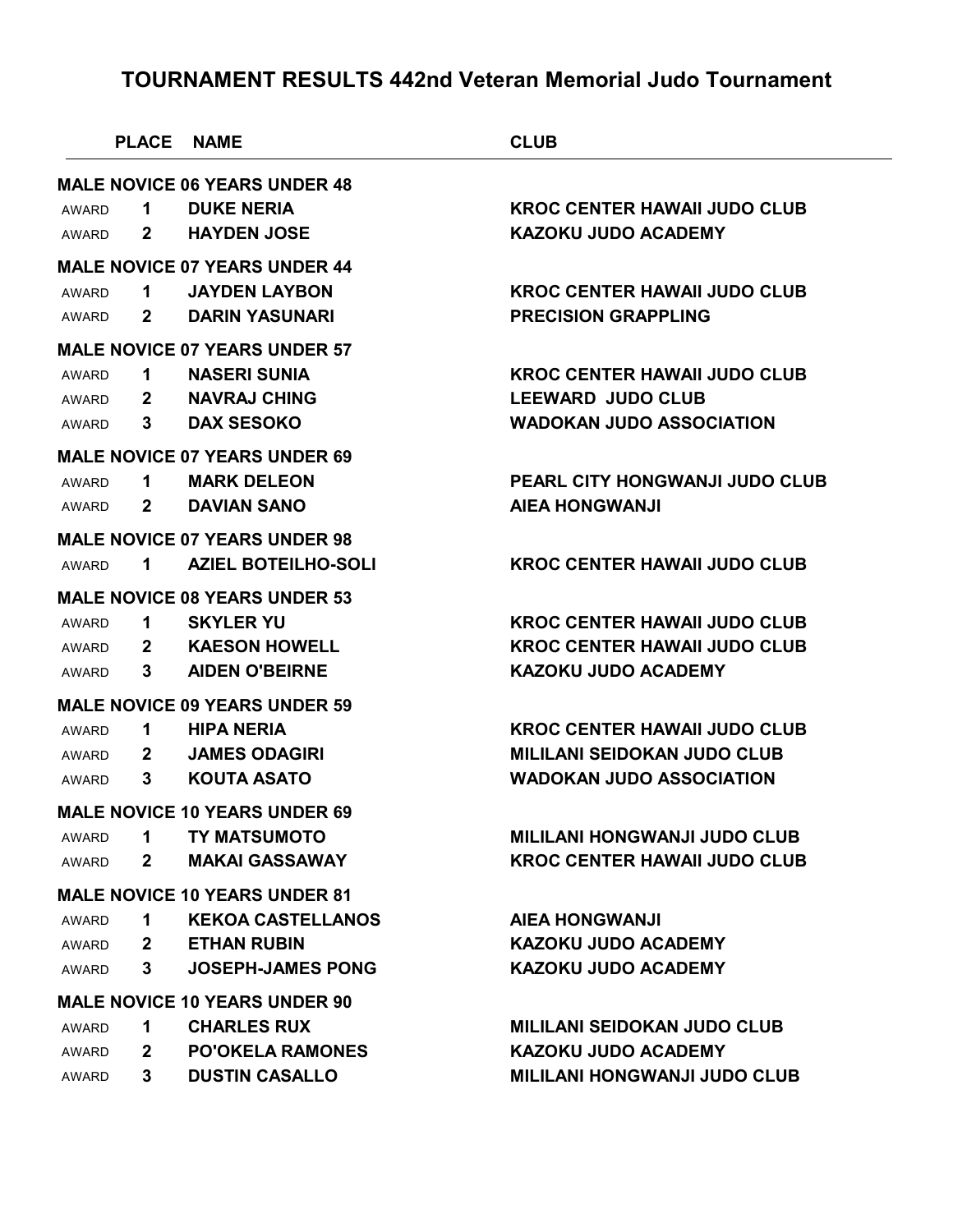|       |              | <b>PLACE NAME</b>                    | <b>CLUB</b>                           |
|-------|--------------|--------------------------------------|---------------------------------------|
|       |              | <b>MALE NOVICE 11 YEARS UNDER 84</b> |                                       |
| AWARD | 1            | <b>TYLER BOGSANGIT</b>               | <b>KROC CENTER HAWAII JUDO CLUB</b>   |
|       |              | <b>MALE BANTAM 1 UNDER 051</b>       |                                       |
| AWARD | 1            | <b>GARRETT IDA</b>                   | <b>WADOKAN JUDO ASSOCIATION</b>       |
| AWARD | $\mathbf{2}$ | <b>TAJ YASUDA</b>                    | <b>WAIAU JUDO CLUB</b>                |
| AWARD | 3            | <b>ZEPHANIAH AKAU</b>                | <b>KROC CENTER HAWAII JUDO CLUB</b>   |
|       |              | <b>MALE BANTAM 2 UNDER 046</b>       |                                       |
| AWARD | 1.           | <b>JORDY YASUDA</b>                  | <b>WAIAU JUDO CLUB</b>                |
| AWARD | $\mathbf{2}$ | <b>JAEZON SHIGEMASA</b>              | <b>SHOBUKAN JUDO CLUB</b>             |
| AWARD | 3.           | <b>CARTER BODE</b>                   | <b>WADOKAN JUDO ASSOCIATION</b>       |
|       |              | <b>MALE BANTAM 2 UNDER 051</b>       |                                       |
| AWARD | 1.           | <b>JAYLEN YASAY</b>                  | PEARL CITY HONGWANJI JUDO CLUB        |
| AWARD | $\mathbf{2}$ | <b>JAYDEN YASAY</b>                  | PEARL CITY HONGWANJI JUDO CLUB        |
| AWARD | 3            | <b>TRISTEN TRAN</b>                  | <b>SHOBUKAN JUDO CLUB</b>             |
|       |              | <b>MALE BANTAM 2 UNDER 068</b>       |                                       |
| AWARD | 1.           | <b>REY BROWN</b>                     | <b>AIEA HONGWANJI</b>                 |
| AWARD | $\mathbf{2}$ | <b>JIMMY PASCUA JR</b>               | <b>MILILANI YMCA</b>                  |
| AWARD | 3            | <b>NIGEL SARMIENTO</b>               | PEARL CITY HONGWANJI JUDO CLUB        |
|       |              | <b>MALE BANTAM 2 UNDER 077+</b>      |                                       |
| AWARD | 1.           | <b>ZACHARIAH HUNKIN</b>              | <b>AIEA HONGWANJI</b>                 |
| AWARD | $\mathbf{2}$ | <b>ZEPHANIAH HUNKIN</b>              | <b>AIEA HONGWANJI</b>                 |
|       |              | <b>MALE INTERMEDIATE 1 UNDER 066</b> |                                       |
| AWARD | 1            | <b>SEAMUS HERRINGTON</b>             | <b>KAZOKU JUDO ACADEMY</b>            |
| AWARD | $\mathbf{2}$ | <b>DAYTON PA</b>                     | <b>MILILANI YMCA</b>                  |
| AWARD | 3            | <b>KEVIN KAMEI</b>                   | <b>NEWTOWN</b>                        |
|       |              | <b>MALE INTERMEDIATE 1 UNDER 075</b> |                                       |
| AWARD | 1.           | <b>BRAXTON SHIMABUKURO</b>           | <b>ISLAND JUDO HAWAII</b>             |
| AWARD | $\mathbf{2}$ | <b>NOAH MEDLOCK</b>                  | <b>PEARL CITY HONGWANJI JUDO CLUB</b> |
| AWARD | 3.           | <b>CHAZ BACLAAN</b>                  | <b>ISLAND JUDO HAWAII</b>             |
|       |              | <b>MALE INTERMEDIATE 1 UNDER 084</b> |                                       |
| AWARD | 1.           | <b>MICAH YOO</b>                     | <b>WAIAU JUDO CLUB</b>                |
| AWARD | $\mathbf{2}$ | <b>JARELLE YASAY</b>                 | <b>PEARL CITY HONGWANJI JUDO CLUB</b> |
| AWARD | 3.           | <b>HURLEY LINDSEY</b>                | <b>KAZOKU JUDO ACADEMY</b>            |
|       |              |                                      |                                       |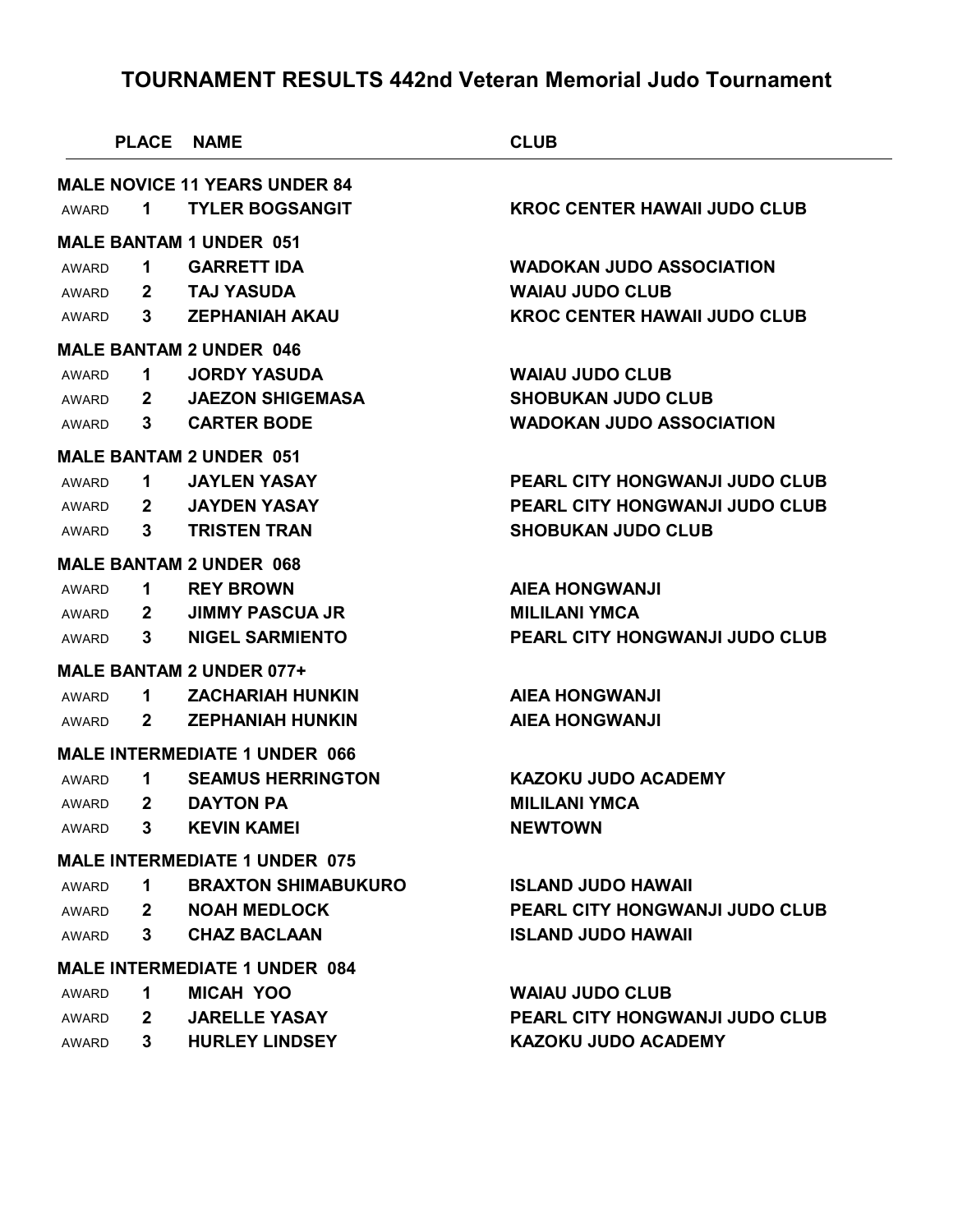| <b>MALE INTERMEDIATE 1 UNDER 095</b><br><b>MAXIMUS KANESHIRO</b><br>PEARL CITY HONGWANJI JUDO CLUB<br>1<br>AWARD<br><b>JIMMY POLLARA</b><br><b>KAZOKU JUDO ACADEMY</b><br>AWARD<br>$\mathbf{z}$<br><b>JUSTICE FATU</b><br><b>LEEWARD JUDO CLUB</b><br>3<br>AWARD<br><b>MALE INTERMEDIATE 1 UNDER 095+</b><br><b>NICHOLAS NISHIMURA</b><br><b>LEEWARD JUDO CLUB</b><br>1<br>AWARD<br><b>KORION WILLIAMS</b><br><b>SHOBUKAN JUDO CLUB</b><br>$\mathbf{z}$<br>AWARD<br><b>LEEWARD JUDO CLUB</b><br><b>NATHANIEL RAMSON-SORIANO</b><br>3.<br>AWARD<br><b>MALE INTERMEDIATE 2 UNDER 068</b><br><b>CAISEN OYAMA</b><br><b>WADOKAN JUDO ASSOCIATION</b><br>1<br>AWARD<br><b>OLIVER MOCHIZUKI</b><br><b>WADOKAN JUDO ASSOCIATION</b><br>$\mathbf{2}$<br>AWARD<br><b>SHAYDEN OYAMA</b><br><b>WADOKAN JUDO ASSOCIATION</b><br>3<br>AWARD<br><b>MALE INTERMEDIATE 2 UNDER 075</b><br><b>ELLIOT CHAI</b><br>PEARL CITY HONGWANJI JUDO CLUB<br>1<br>AWARD<br><b>AARON LOOK</b><br><b>PRECISION GRAPPLING</b><br>$\mathbf{2}$<br>AWARD<br><b>KAI ASATO</b><br><b>WADOKAN JUDO ASSOCIATION</b><br>3<br>AWARD<br><b>MALE INTERMEDIATE 2 UNDER 084</b><br><b>ROBERT BROWN</b><br><b>AIEA HONGWANJI</b><br>1<br>AWARD<br><b>VIRGILIO MARTINEZ</b><br>PEARL CITY HONGWANJI JUDO CLUB<br>$\mathbf{2}$<br>AWARD<br><b>RYLAN YASUDA</b><br><b>WAIAU JUDO CLUB</b><br>3<br>AWARD<br><b>MALE INTERMEDIATE 2 UNDER 092</b><br><b>PAYTON LEE</b><br><b>PRECISION GRAPPLING</b><br>1<br>AWARD<br><b>LEEWARD JUDO CLUB</b><br><b>JORDAN ASANO</b><br>$\mathbf{2}$<br>AWARD<br><b>MALE INTERMEDIATE 2 UNDER 117</b><br><b>MAKIKI SEIDOKAN JUDO CLUB</b><br>AWARD<br>1.<br>JERAN HIROHATA<br><b>YUYA FUKUTOMI</b><br><b>MILILANI HONGWANJI JUDO CLUB</b><br>$\mathbf{2}$<br>AWARD<br><b>MALE INTERMEDIATE 2 UNDER 117+</b><br><b>JOHANN MACHIDA</b><br><b>PRECISION GRAPPLING</b><br>1.<br>AWARD<br><b>ELLIOT SUA'AVA</b><br><b>KAZOKU JUDO ACADEMY</b><br>$\mathbf{2}$<br>AWARD<br><b>KROC CENTER HAWAII JUDO CLUB</b><br><b>ZYAN AKAU</b><br>3<br>AWARD<br><b>MALE JUVENILE A UNDER 106</b><br><b>ISLAND JUDO HAWAII</b><br><b>RYKER SHIMABUKURO</b><br>1.<br>AWARD<br><b>JACOB OYAMA</b><br><b>MILILANI HONGWANJI JUDO CLUB</b><br>$\mathbf{2}$<br>AWARD<br><b>EZEKIEL FONTANILLA</b><br><b>AIEA HONGWANJI</b><br>3.<br>AWARD |  | PLACE NAME | <b>CLUB</b> |
|----------------------------------------------------------------------------------------------------------------------------------------------------------------------------------------------------------------------------------------------------------------------------------------------------------------------------------------------------------------------------------------------------------------------------------------------------------------------------------------------------------------------------------------------------------------------------------------------------------------------------------------------------------------------------------------------------------------------------------------------------------------------------------------------------------------------------------------------------------------------------------------------------------------------------------------------------------------------------------------------------------------------------------------------------------------------------------------------------------------------------------------------------------------------------------------------------------------------------------------------------------------------------------------------------------------------------------------------------------------------------------------------------------------------------------------------------------------------------------------------------------------------------------------------------------------------------------------------------------------------------------------------------------------------------------------------------------------------------------------------------------------------------------------------------------------------------------------------------------------------------------------------------------------------------------------------------------------------------------------------------------------------------------------------------------------------------------------------------------------------------------------------------------------------------------------------------------------------------------------------------------------------------------------------------|--|------------|-------------|
|                                                                                                                                                                                                                                                                                                                                                                                                                                                                                                                                                                                                                                                                                                                                                                                                                                                                                                                                                                                                                                                                                                                                                                                                                                                                                                                                                                                                                                                                                                                                                                                                                                                                                                                                                                                                                                                                                                                                                                                                                                                                                                                                                                                                                                                                                                    |  |            |             |
|                                                                                                                                                                                                                                                                                                                                                                                                                                                                                                                                                                                                                                                                                                                                                                                                                                                                                                                                                                                                                                                                                                                                                                                                                                                                                                                                                                                                                                                                                                                                                                                                                                                                                                                                                                                                                                                                                                                                                                                                                                                                                                                                                                                                                                                                                                    |  |            |             |
|                                                                                                                                                                                                                                                                                                                                                                                                                                                                                                                                                                                                                                                                                                                                                                                                                                                                                                                                                                                                                                                                                                                                                                                                                                                                                                                                                                                                                                                                                                                                                                                                                                                                                                                                                                                                                                                                                                                                                                                                                                                                                                                                                                                                                                                                                                    |  |            |             |
|                                                                                                                                                                                                                                                                                                                                                                                                                                                                                                                                                                                                                                                                                                                                                                                                                                                                                                                                                                                                                                                                                                                                                                                                                                                                                                                                                                                                                                                                                                                                                                                                                                                                                                                                                                                                                                                                                                                                                                                                                                                                                                                                                                                                                                                                                                    |  |            |             |
|                                                                                                                                                                                                                                                                                                                                                                                                                                                                                                                                                                                                                                                                                                                                                                                                                                                                                                                                                                                                                                                                                                                                                                                                                                                                                                                                                                                                                                                                                                                                                                                                                                                                                                                                                                                                                                                                                                                                                                                                                                                                                                                                                                                                                                                                                                    |  |            |             |
|                                                                                                                                                                                                                                                                                                                                                                                                                                                                                                                                                                                                                                                                                                                                                                                                                                                                                                                                                                                                                                                                                                                                                                                                                                                                                                                                                                                                                                                                                                                                                                                                                                                                                                                                                                                                                                                                                                                                                                                                                                                                                                                                                                                                                                                                                                    |  |            |             |
|                                                                                                                                                                                                                                                                                                                                                                                                                                                                                                                                                                                                                                                                                                                                                                                                                                                                                                                                                                                                                                                                                                                                                                                                                                                                                                                                                                                                                                                                                                                                                                                                                                                                                                                                                                                                                                                                                                                                                                                                                                                                                                                                                                                                                                                                                                    |  |            |             |
|                                                                                                                                                                                                                                                                                                                                                                                                                                                                                                                                                                                                                                                                                                                                                                                                                                                                                                                                                                                                                                                                                                                                                                                                                                                                                                                                                                                                                                                                                                                                                                                                                                                                                                                                                                                                                                                                                                                                                                                                                                                                                                                                                                                                                                                                                                    |  |            |             |
|                                                                                                                                                                                                                                                                                                                                                                                                                                                                                                                                                                                                                                                                                                                                                                                                                                                                                                                                                                                                                                                                                                                                                                                                                                                                                                                                                                                                                                                                                                                                                                                                                                                                                                                                                                                                                                                                                                                                                                                                                                                                                                                                                                                                                                                                                                    |  |            |             |
|                                                                                                                                                                                                                                                                                                                                                                                                                                                                                                                                                                                                                                                                                                                                                                                                                                                                                                                                                                                                                                                                                                                                                                                                                                                                                                                                                                                                                                                                                                                                                                                                                                                                                                                                                                                                                                                                                                                                                                                                                                                                                                                                                                                                                                                                                                    |  |            |             |
|                                                                                                                                                                                                                                                                                                                                                                                                                                                                                                                                                                                                                                                                                                                                                                                                                                                                                                                                                                                                                                                                                                                                                                                                                                                                                                                                                                                                                                                                                                                                                                                                                                                                                                                                                                                                                                                                                                                                                                                                                                                                                                                                                                                                                                                                                                    |  |            |             |
|                                                                                                                                                                                                                                                                                                                                                                                                                                                                                                                                                                                                                                                                                                                                                                                                                                                                                                                                                                                                                                                                                                                                                                                                                                                                                                                                                                                                                                                                                                                                                                                                                                                                                                                                                                                                                                                                                                                                                                                                                                                                                                                                                                                                                                                                                                    |  |            |             |
|                                                                                                                                                                                                                                                                                                                                                                                                                                                                                                                                                                                                                                                                                                                                                                                                                                                                                                                                                                                                                                                                                                                                                                                                                                                                                                                                                                                                                                                                                                                                                                                                                                                                                                                                                                                                                                                                                                                                                                                                                                                                                                                                                                                                                                                                                                    |  |            |             |
|                                                                                                                                                                                                                                                                                                                                                                                                                                                                                                                                                                                                                                                                                                                                                                                                                                                                                                                                                                                                                                                                                                                                                                                                                                                                                                                                                                                                                                                                                                                                                                                                                                                                                                                                                                                                                                                                                                                                                                                                                                                                                                                                                                                                                                                                                                    |  |            |             |
|                                                                                                                                                                                                                                                                                                                                                                                                                                                                                                                                                                                                                                                                                                                                                                                                                                                                                                                                                                                                                                                                                                                                                                                                                                                                                                                                                                                                                                                                                                                                                                                                                                                                                                                                                                                                                                                                                                                                                                                                                                                                                                                                                                                                                                                                                                    |  |            |             |
|                                                                                                                                                                                                                                                                                                                                                                                                                                                                                                                                                                                                                                                                                                                                                                                                                                                                                                                                                                                                                                                                                                                                                                                                                                                                                                                                                                                                                                                                                                                                                                                                                                                                                                                                                                                                                                                                                                                                                                                                                                                                                                                                                                                                                                                                                                    |  |            |             |
|                                                                                                                                                                                                                                                                                                                                                                                                                                                                                                                                                                                                                                                                                                                                                                                                                                                                                                                                                                                                                                                                                                                                                                                                                                                                                                                                                                                                                                                                                                                                                                                                                                                                                                                                                                                                                                                                                                                                                                                                                                                                                                                                                                                                                                                                                                    |  |            |             |
|                                                                                                                                                                                                                                                                                                                                                                                                                                                                                                                                                                                                                                                                                                                                                                                                                                                                                                                                                                                                                                                                                                                                                                                                                                                                                                                                                                                                                                                                                                                                                                                                                                                                                                                                                                                                                                                                                                                                                                                                                                                                                                                                                                                                                                                                                                    |  |            |             |
|                                                                                                                                                                                                                                                                                                                                                                                                                                                                                                                                                                                                                                                                                                                                                                                                                                                                                                                                                                                                                                                                                                                                                                                                                                                                                                                                                                                                                                                                                                                                                                                                                                                                                                                                                                                                                                                                                                                                                                                                                                                                                                                                                                                                                                                                                                    |  |            |             |
|                                                                                                                                                                                                                                                                                                                                                                                                                                                                                                                                                                                                                                                                                                                                                                                                                                                                                                                                                                                                                                                                                                                                                                                                                                                                                                                                                                                                                                                                                                                                                                                                                                                                                                                                                                                                                                                                                                                                                                                                                                                                                                                                                                                                                                                                                                    |  |            |             |
|                                                                                                                                                                                                                                                                                                                                                                                                                                                                                                                                                                                                                                                                                                                                                                                                                                                                                                                                                                                                                                                                                                                                                                                                                                                                                                                                                                                                                                                                                                                                                                                                                                                                                                                                                                                                                                                                                                                                                                                                                                                                                                                                                                                                                                                                                                    |  |            |             |
|                                                                                                                                                                                                                                                                                                                                                                                                                                                                                                                                                                                                                                                                                                                                                                                                                                                                                                                                                                                                                                                                                                                                                                                                                                                                                                                                                                                                                                                                                                                                                                                                                                                                                                                                                                                                                                                                                                                                                                                                                                                                                                                                                                                                                                                                                                    |  |            |             |
|                                                                                                                                                                                                                                                                                                                                                                                                                                                                                                                                                                                                                                                                                                                                                                                                                                                                                                                                                                                                                                                                                                                                                                                                                                                                                                                                                                                                                                                                                                                                                                                                                                                                                                                                                                                                                                                                                                                                                                                                                                                                                                                                                                                                                                                                                                    |  |            |             |
|                                                                                                                                                                                                                                                                                                                                                                                                                                                                                                                                                                                                                                                                                                                                                                                                                                                                                                                                                                                                                                                                                                                                                                                                                                                                                                                                                                                                                                                                                                                                                                                                                                                                                                                                                                                                                                                                                                                                                                                                                                                                                                                                                                                                                                                                                                    |  |            |             |
|                                                                                                                                                                                                                                                                                                                                                                                                                                                                                                                                                                                                                                                                                                                                                                                                                                                                                                                                                                                                                                                                                                                                                                                                                                                                                                                                                                                                                                                                                                                                                                                                                                                                                                                                                                                                                                                                                                                                                                                                                                                                                                                                                                                                                                                                                                    |  |            |             |
|                                                                                                                                                                                                                                                                                                                                                                                                                                                                                                                                                                                                                                                                                                                                                                                                                                                                                                                                                                                                                                                                                                                                                                                                                                                                                                                                                                                                                                                                                                                                                                                                                                                                                                                                                                                                                                                                                                                                                                                                                                                                                                                                                                                                                                                                                                    |  |            |             |
|                                                                                                                                                                                                                                                                                                                                                                                                                                                                                                                                                                                                                                                                                                                                                                                                                                                                                                                                                                                                                                                                                                                                                                                                                                                                                                                                                                                                                                                                                                                                                                                                                                                                                                                                                                                                                                                                                                                                                                                                                                                                                                                                                                                                                                                                                                    |  |            |             |
|                                                                                                                                                                                                                                                                                                                                                                                                                                                                                                                                                                                                                                                                                                                                                                                                                                                                                                                                                                                                                                                                                                                                                                                                                                                                                                                                                                                                                                                                                                                                                                                                                                                                                                                                                                                                                                                                                                                                                                                                                                                                                                                                                                                                                                                                                                    |  |            |             |
|                                                                                                                                                                                                                                                                                                                                                                                                                                                                                                                                                                                                                                                                                                                                                                                                                                                                                                                                                                                                                                                                                                                                                                                                                                                                                                                                                                                                                                                                                                                                                                                                                                                                                                                                                                                                                                                                                                                                                                                                                                                                                                                                                                                                                                                                                                    |  |            |             |
|                                                                                                                                                                                                                                                                                                                                                                                                                                                                                                                                                                                                                                                                                                                                                                                                                                                                                                                                                                                                                                                                                                                                                                                                                                                                                                                                                                                                                                                                                                                                                                                                                                                                                                                                                                                                                                                                                                                                                                                                                                                                                                                                                                                                                                                                                                    |  |            |             |
|                                                                                                                                                                                                                                                                                                                                                                                                                                                                                                                                                                                                                                                                                                                                                                                                                                                                                                                                                                                                                                                                                                                                                                                                                                                                                                                                                                                                                                                                                                                                                                                                                                                                                                                                                                                                                                                                                                                                                                                                                                                                                                                                                                                                                                                                                                    |  |            |             |
|                                                                                                                                                                                                                                                                                                                                                                                                                                                                                                                                                                                                                                                                                                                                                                                                                                                                                                                                                                                                                                                                                                                                                                                                                                                                                                                                                                                                                                                                                                                                                                                                                                                                                                                                                                                                                                                                                                                                                                                                                                                                                                                                                                                                                                                                                                    |  |            |             |
|                                                                                                                                                                                                                                                                                                                                                                                                                                                                                                                                                                                                                                                                                                                                                                                                                                                                                                                                                                                                                                                                                                                                                                                                                                                                                                                                                                                                                                                                                                                                                                                                                                                                                                                                                                                                                                                                                                                                                                                                                                                                                                                                                                                                                                                                                                    |  |            |             |
|                                                                                                                                                                                                                                                                                                                                                                                                                                                                                                                                                                                                                                                                                                                                                                                                                                                                                                                                                                                                                                                                                                                                                                                                                                                                                                                                                                                                                                                                                                                                                                                                                                                                                                                                                                                                                                                                                                                                                                                                                                                                                                                                                                                                                                                                                                    |  |            |             |